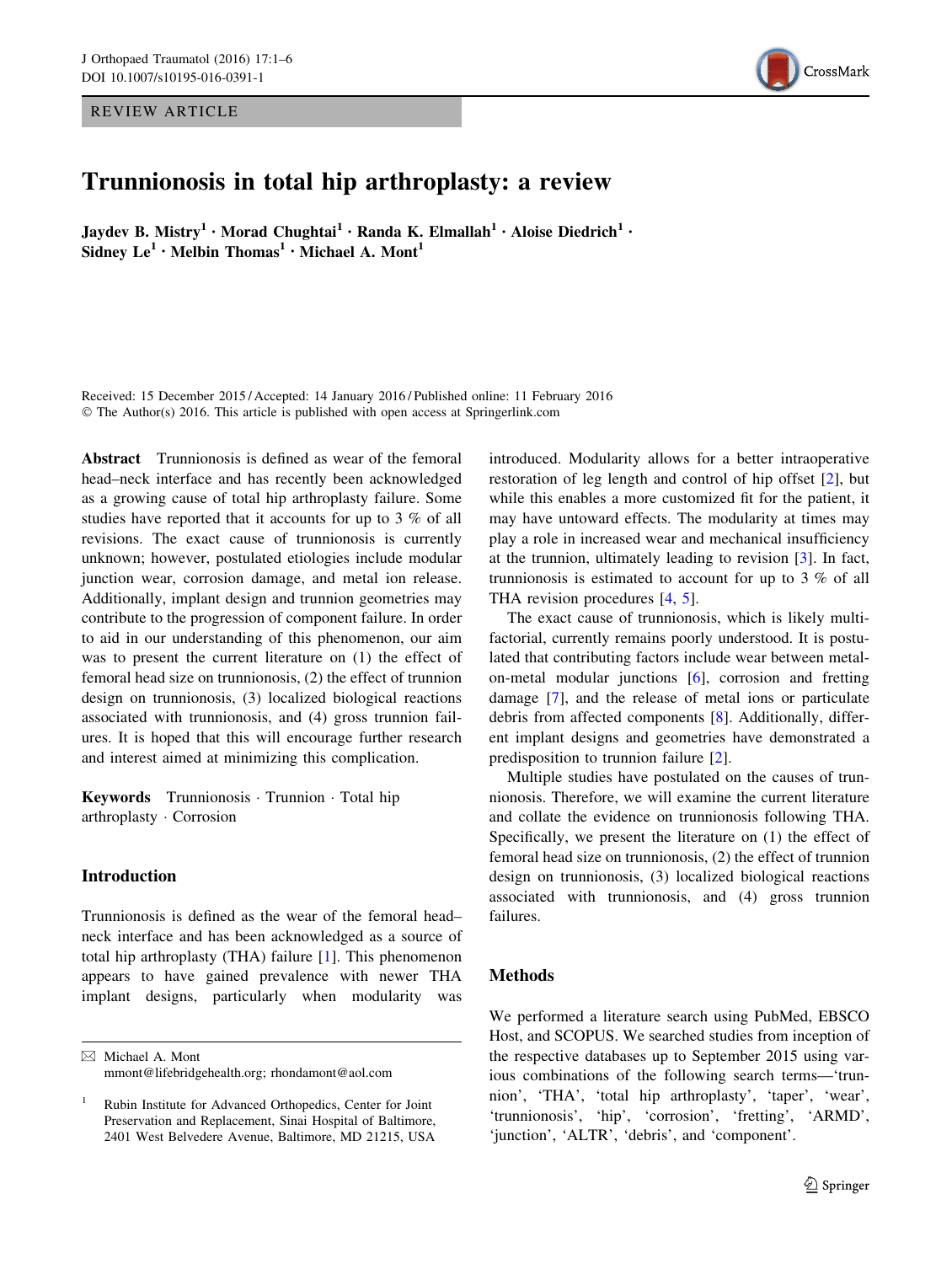We reviewed 102 abstracts to determine articles that were appropriate for this review. We identified 70 potentially relevant articles for further evaluation. We excluded 45 articles that were not in English or not relevant to the topic. We then assessed the references of articles and found an additional 11 reports. We included four articles discussing femoral head sizes, four articles discussing trunnion design, six articles discussing local biological reactions, and four articles discussing gross trunnion failure.

### **Discussion**

#### Large-diameter femoral heads

The introduction of large-diameter femoral heads was postulated to decrease component instability while also increasing the impingement-free range-of-motion. However, larger femoral heads have been considered to cause an increase in the effective horizontal lever arm, which imparts greater torsional forces at the head–neck junction [\[9](#page-5-0)] (Table 1).

In a finite elemental analysis model assessing five trunnion–head junctions, Lavernia et al. [[3\]](#page-4-0) determined that not only was the area of maximum stress located on the medial aspect of the femoral neck, but also that the maximum stress in this area increased with larger head diameters. Maximum principal stresses for 28-, 32-, and 40-mm cobalt-chromium (CoCr) heads were 20.3, 36.0, and 43.8 megapascals (MPa), respectively. Stress increases within the trunnion were also computed. The trunnions for the 28-, 32-, and 40-mm CoCr heads exhibited stresses of 10.1, 12.1, and 16.6 MPa, respectively, in the central area of the trunnion adjacent to the femoral head. The authors concluded that stress levels were directly correlated to femoral head diameter. This may imply that the increased forces at

Table 1 Summary of studies reporting femoral head size

the trunnion exerted by larger diameter heads play a role in component failure. Bolland et al. [\[10](#page-5-0)] published high failure rates after examining a cohort of 199 hips (185 patients) with large-diameter  $(>38$  mm) hybrid THAs. At a mean follow-up of 62 months, 17 hips (8.5 %) had undergone a revision, with 14 more awaiting surgery. Between all hips that were revised or awaiting revision, the mean femoral head diameter was 46 mm (range 40–54 mm). During revision surgery, retrieved components displayed corrosion of the stem surface as well as increased wear at the head–neck junction. Dyrkacz et al. [\[11](#page-5-0)] found a significant difference in corrosion scores in the bore taper of a 36-mm head (15 hips) compared to a 28-mm head (59 hips) ( $P = 0.022$ ) in a retrieval analysis to determine the effect of head size on corrosion and fretting in modular THA prostheses. When comparing the relationship between the heads and necks for corrosion damage, the 36-mm group demonstrated a greater correlation compared to the 28-mm group (0.975 vs 0.502). The 36-mm group also exhibited a greater correlation for head and neck fretting damage (1.0 vs 0.366).

Conversely, some studies have described how large-diameter femoral heads may not have a significant effect on damage at the trunnion–taper junction. In a retrospective study examining  $110$  large-diameter ( $>36$  mm) THAs, Matthies et al. [\[12](#page-5-0)] demonstrated that the volume of material loss was negligible  $(<1$  mm<sup>3</sup>) in the trunnions of all 36 femoral stems that were received. In fact, the median volume loss  $(0.29 \text{ mm}^3)$  was significantly less than that of the female taper, the femoral head, and acetabular-bearing surfaces ( $P < 0.001$  for all). However, for the trunnions in this study, it should be noted that a significant positive correlation was observed between corrosion score and volume of material loss ( $\rho = 0.72$ , 95 % CI = 0.44–0.87,  $P < 0.001$ ). Triantafyllopoulos et al. [\[13](#page-5-0)] conducted a retrieval analysis of 154 THAs. Ultimately, they found no association between femoral head size and the degree of

| References                           | Number of hip implants                          | Implant description                                                                                                                                                                                                                                                                                                                     | Results                                                                                                                                     |
|--------------------------------------|-------------------------------------------------|-----------------------------------------------------------------------------------------------------------------------------------------------------------------------------------------------------------------------------------------------------------------------------------------------------------------------------------------|---------------------------------------------------------------------------------------------------------------------------------------------|
| Lavernia<br>et al. $\lceil 3 \rceil$ | Five models (via finite)<br>elemental analysis) | $28-$ , $32-$ , and<br>40-mm heads                                                                                                                                                                                                                                                                                                      | Trunnion stress increased with head size: 10.1, 12.1, 16.6 MPa                                                                              |
| <b>Bolland</b><br>et al. $[10]$      | 199                                             | $38-58$ -mm heads                                                                                                                                                                                                                                                                                                                       | 17 hips revised, 14 hips awaiting revision (all heads $>40$ mm)                                                                             |
| Dyrkacz<br>et al. $[11]$             | 74                                              | $28$ -mm head $(59)$<br>hips)                                                                                                                                                                                                                                                                                                           | Larger diameter group—greater correlation with head-neck corrosion (0.975 vs)<br>$(0.502)$ and head-neck fretting $(1.0 \text{ vs } 0.366)$ |
|                                      |                                                 | 36-mm head (15)<br>hips)                                                                                                                                                                                                                                                                                                                |                                                                                                                                             |
| Matthies<br>et al. $[12]$            | 110                                             | Median volume of material loss at trunnion $(0.29 \text{ mm}^3)$ was significantly less<br>$>36$ -mm heads<br>compared to female taper, femoral head, and acetabular bearing surface<br>$(P < 0.001)$ . Correlation observed between corrosion score and volume of<br>material loss ( $\rho = 0.72$ , (95 % CI 0.44–0.87, $P < 0.001$ ) |                                                                                                                                             |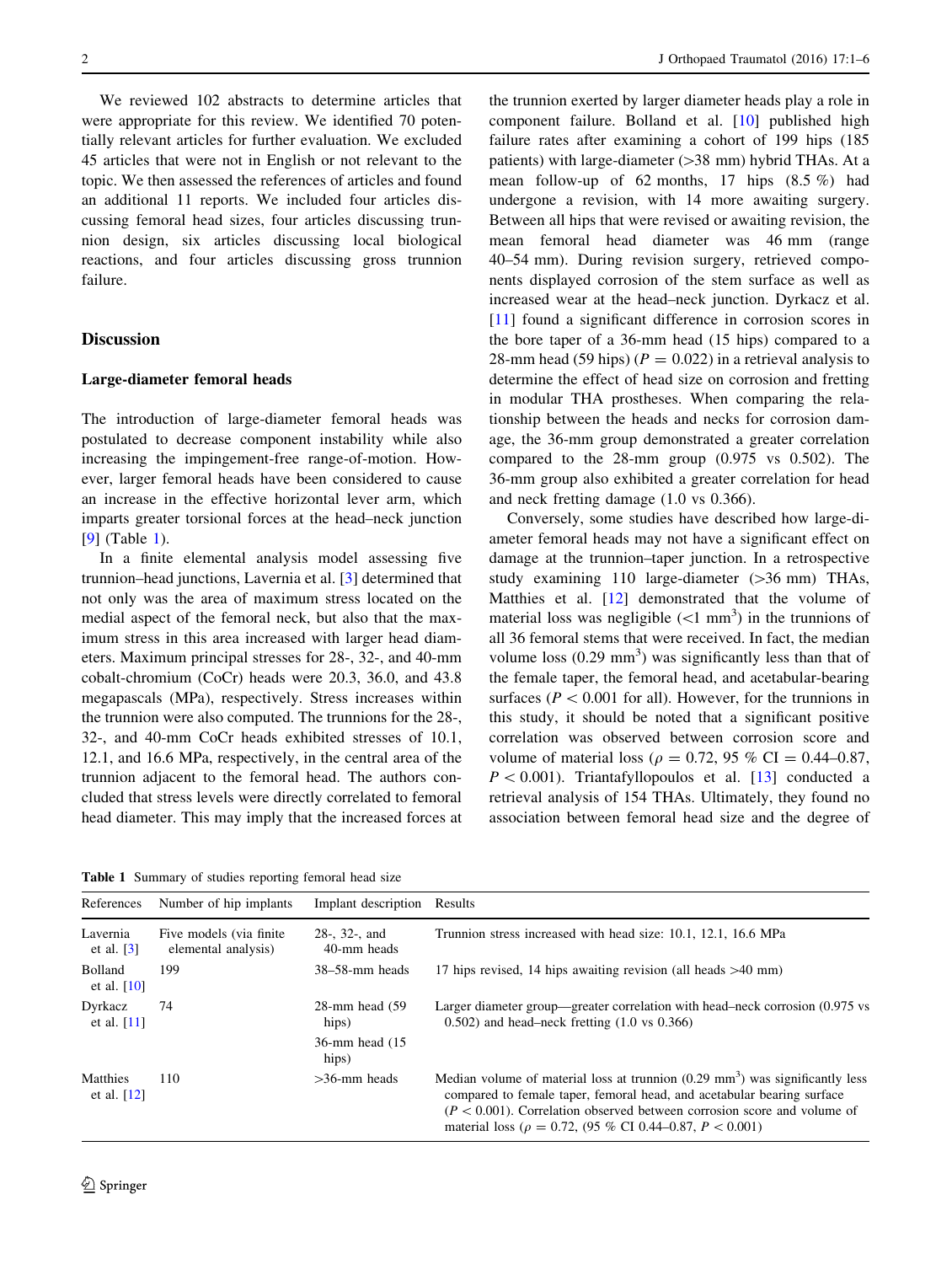fretting and corrosion on tapers ( $P = 0.247$ ;  $P = 0.837$ , respectively) or trunnions ( $P = 0.471$ ;  $P = 0.868$ , respectively). While this type of damage may be a regular occurrence in THAs, neither fretting nor corrosion was associated with femoral head size.

In summary, the association between large-diameter femoral heads and increased trunnion wear is inconclusive. While large femoral head may potentially cause elevated trunnion stresses, future studies should investigate if other factors, such as alloy composition, have greater responsibility.

## Trunnion design

The geometries of different trunnion designs may contribute to trunnionosis, as they influence torsional forces at the trunnion–taper interface [[14\]](#page-5-0). Recently, trunnions have become shorter in length in an effort to increase the impingement-free range-of-motion (Table 2).

Unfortunately, a shorter trunnion requires that its base sits within the taper of the femoral head, which may increase the likelihood of edge loading. Tan et al. [[15\]](#page-5-0) previously described this effect on the base in a retrieval analysis of 44 implants. When evaluating different regions of the trunnion, the authors noted significantly greater corrosion scores within the base zone ( $P = 0.018$ ). They concluded that the base zone is subject to higher mechanical loading and greater torque forces compared to other regions. Brock et al. [[16\]](#page-5-0) retrieved 104 female tapers and 11 stem trunnions from 98 patients who experienced adverse reaction to metal debris. The authors used a coordinate measuring machine to assess for linear and volumetric wear of either shorter 12-mm/14-mm threaded trunnions or longer, smoother 11-mm/13-mm trunnions. They were able to identify significantly higher rates of material loss with the shorter, threaded 12-mm/14-mm trunnions compared to the longer, smooth 11-mm/13-mm

trunnions (0.402 vs 0.123 mm<sup>3</sup>/year;  $P = 0.035$ ). Porter et al. [[4\]](#page-4-0) conducted a retrieval analysis of 85 modular femoral stems released between 1983 and 2012 to determine how trunnion flexural rigidity and length have changed over time. They found a negative correlation between flexural rigidity  $(-0.23; P = 0.04)$  and trunnion length  $(-0.53; P < 0.001)$  with release date of the stem. Additionally, multiple regression analysis showed that flexural rigidity ( $\beta = -0.17$ ) and trunnion length  $(\beta = -0.051)$  were independently correlated with time. Investigation of components in this study demonstrated that as new femoral stems were introduced, trunnions became less rigid and shorter.

Trunnion diameters have also been trending towards slimmer measurements in an effort to avoid impingement, i.e., from the older 14-mm/16-mm diameter to the more widely used 12-mm/14-mm diameter. It is thought that a decreased trunnion diameter translates to a reduced surface area for contact length and fitting, and therefore, increases the possibility for these complications [[9,](#page-5-0) [17\]](#page-5-0). Contrary to this, a retrospective retrieval study by Nassif et al. [[18\]](#page-5-0) examined a small group of failed implants and revealed that thicker tapers with longer contact lengths were associated with greater fretting scores. Trunnions with 11-mm/ 13-mm tapers demonstrated significantly higher fretting scores compared to the narrower type one tapers  $(P = 0.005)$ . This study also included 12-mm/14-mm tapers, but showed no significant association with fretting or corrosion scores. This particular investigation is limited because it examined a small group of failed implants from a heterogeneous cohort with respect to taper–trunnion geometry, alloy composition, implant manufacturer, and reason for revision.

In summary, many studies show how large femoral head diameters and shorter trunnion lengths might affect component damage. More research is necessary, as results

Table 2 Summary of studies reporting trunnion design

| References                                                                       | Number of hip<br>implants | Implant description                                                                                             | Results                                                                                                                                                                                                                                                                                                              |
|----------------------------------------------------------------------------------|---------------------------|-----------------------------------------------------------------------------------------------------------------|----------------------------------------------------------------------------------------------------------------------------------------------------------------------------------------------------------------------------------------------------------------------------------------------------------------------|
| Tan et al. $[15]$                                                                | 44                        | 28-mm heads; six taper designs                                                                                  | Significantly greater corrosion scores within the trunnion<br>base zone ( $P = 0.018$ )                                                                                                                                                                                                                              |
| Brock et al.<br>104 female<br>tapers, 11 stem<br>$\lceil 16 \rceil$<br>trunnions |                           | Short $12/14$ trunnions versus long $11/13$<br>trunnions                                                        | Higher rate of material loss with shorter trunnion compared<br>to longer trunnion (0.402 vs 0.123 mm <sup>3</sup> /year; $P = 0.035$ )                                                                                                                                                                               |
| Porter et al.<br>[4]                                                             | 85                        | Stems released between 1983 and 2012; 10<br>different taper designs; five metal alloys<br>from 16 manufacturers | Negative correlation between flexural rigidity $(-0.23)$ ;<br>$P = 0.04$ ) and trunnion length (-0.53; $P < 0.001$ ) with<br>release date of the stem. Multiple regression analysis<br>showed flexural rigidity ( $\beta = -0.17$ ) and trunnion length<br>$(\beta = -0.51)$ were independently correlated with time |
| Nassif et al.<br>$[18]$                                                          | 40                        | Taper diameters: type one (eight hips), 11/13<br>(six hips), 12/14 (26 hips)                                    | Higher fretting scores in 11/13 compared to type one tapers<br>$(P = 0.005)$                                                                                                                                                                                                                                         |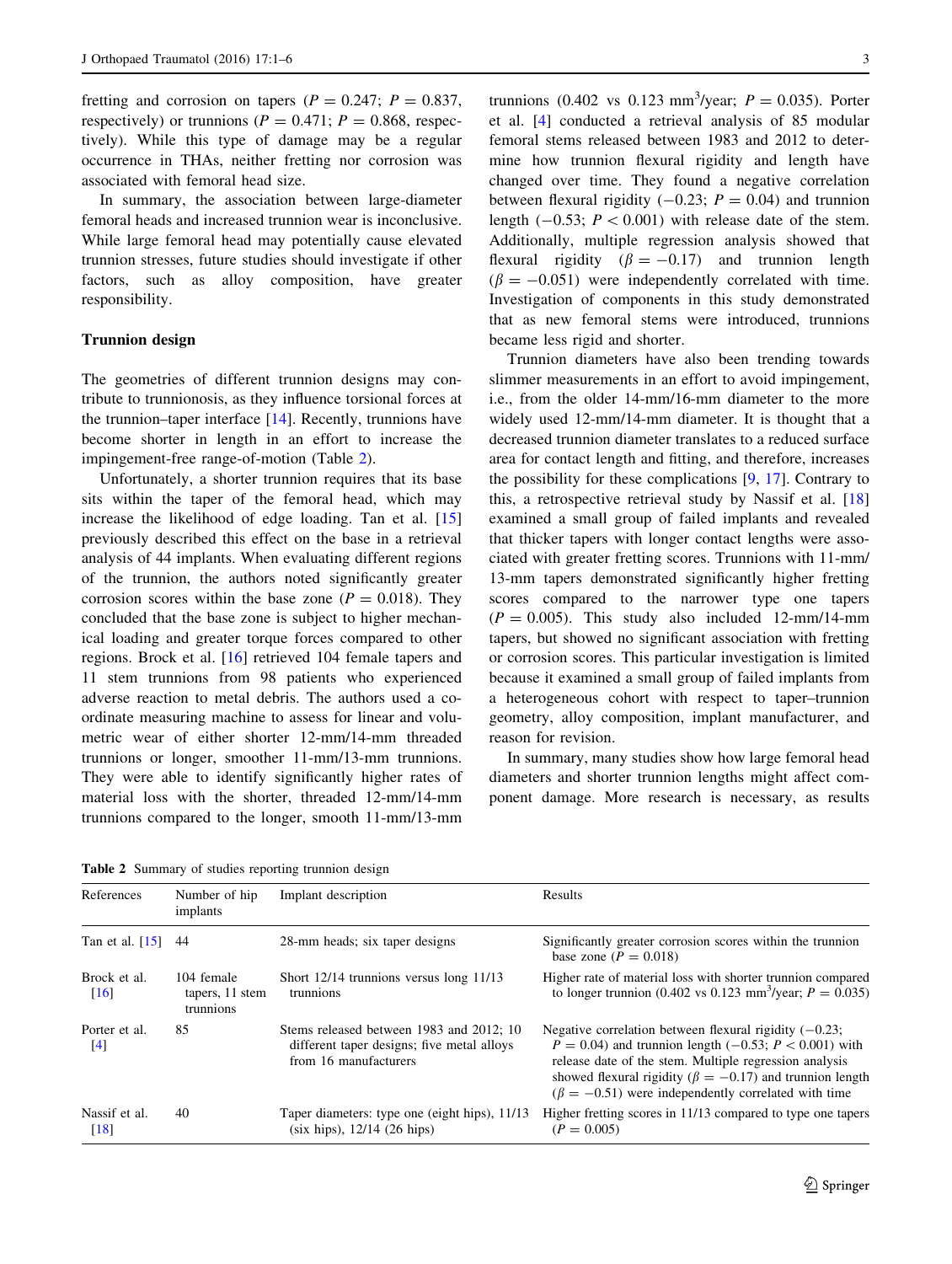concerning the effects of trunnion design still have to be considered inconclusive at present.

#### Local biological reactions

Local soft-tissue reactions have been observed as a result of corrosion debris produced at the trunnion [[19,](#page-5-0) [20](#page-5-0)]. The clinical and histological appearance seen in periprosthetic tissue reactions surrounding corroded trunnions is similar to that of adverse local tissue reactions (ALTRs) seen in defective metal-on-metal (MoM) [[21,](#page-5-0) [22\]](#page-5-0) and non-MoM [\[22](#page-5-0), [23\]](#page-5-0) bearings. Adverse biologic reactions related to metal components include necrosis, lymphocytosis, vasculitis, and production of exudates, pseudotumors, or sinuses [\[24–26](#page-5-0)]. Pseudotumors, which are non-malignant soft-tissue growths due to particulate debris irritation [\[27](#page-5-0)], have a histological appearance reflecting that of metal wear reactions and metal hypersensitivity. Many reports describing ALTRs note the use of implants containing cobalt, a metal that is known to have a more deleterious effect on macrophages compared to other metals found in implants [\[28](#page-5-0)]. These distinct tissue reactions have also been termed adverse reaction to metal debris (ARMD) [[29\]](#page-5-0) or aseptic lymphocyte-dominated vasculitis-associated lesions (ALVAL) [\[21](#page-5-0)]. It is possible that corrosion and ion release at the trunnion may be a provoking factor.

Several studies have described ALTRs related to trunnion wear (Table 3). In a case series examining ten THAs, Cooper et al. [\[30](#page-5-0)] described how the femoral head–neck junction in all patients contained a black, flaky material at the trunnion. Moreover, the surgeons encountered large amounts of white to brownish fluid, hypertrophic synovial tissue, and pseudotumors in several cases. One patient who demonstrated pseudotumor formation suffered from subsequent

Table 3 Summary of studies reporting local tissue reactions

dislocations due to moderate hip abductor muscle necrosis that eventually required a second revision. In a study by Gill et al. [\[23](#page-5-0)] of 35 patients who received modular THAs, three patients presented with postoperative pain secondary to pseudotumor formation as a result of corrosion at the head– neck interface. Histological analysis demonstrated ALVALs of the periprosthetic tissue. Upon retrieval analysis, corrosion was seen at the trunnions in two implants. Lindgren et al. [\[31](#page-5-0)] described a patient with an uncemented hip prosthesis who required revision secondary to pain, swelling, and recurrent head dislocation. Intraoperatively, pseudotumor formation and local soft-tissue destruction were identified, which were suspected to result from the corrosion observed at the trunnion–taper junction. Hsu et al. [\[32](#page-5-0)] presented a case of pseudotumor formation secondary to corrosion at the head–neck junction in a ceramic-on-polyethylene THA. The mass also extended around the greater trochanteric bursa and enveloped the short external rotators, resulting in moderate damage to the muscle attachments. Frozen sections showed signs of chronic inflammation and synovial necrosis. Stahnke and Sharpe [[33\]](#page-5-0) described a patient who presented with a large (12-cm diameter) pseudotumor and abductor muscle damage. Intraoperatively, metal wear was identified at the trunnion and histological analysis showed the presence of ALVALs.

#### Gross trunnion failure

The mechanisms leading to gross trunnion failure are largely unknown; however, its manifestations have been reported in several studies (Table [4](#page-4-0)).

Banerjee et al. [[2\]](#page-4-0) reported a case series of five patients who presented with gross trunnion failure after primary THA, necessitating revision. In this report, gross trunnion

| References                              | Number of hip implants | Implant description         | Results/findings                                                                                                                                                                      |  |
|-----------------------------------------|------------------------|-----------------------------|---------------------------------------------------------------------------------------------------------------------------------------------------------------------------------------|--|
| Cooper et al. $\left[30\right]$         | 10                     | MoP THA                     | Black, flaky material at taper base, fluid collection,<br>hypertrophic synovial tissue, and pseudotumors                                                                              |  |
| Gill et al. $[23]$                      | 35                     | MoP THA                     | Psuedotumor in three patients, with a septic lymphocyte-<br>dominated vasculitis-associated lesions in peri-<br>prosthetic tissue                                                     |  |
| Lindgren et al. $[31]$                  |                        | Uncemented MoP THA          | Local soft-tissue destruction, pseudotumor                                                                                                                                            |  |
| Hsu et al. $[32]$                       |                        | Ceramic on polyethylene THA | Psuedotumor formation, damage to short external<br>rotators. Chronic inflammation and synovial necrosis<br>seen on frozen sections                                                    |  |
| Stahnke and Sharpe<br>$\left[33\right]$ |                        | MoP THA                     | Pseudotumor formation (12 cm diameter) and aseptic<br>lymphocyte-dominated vasculitis associated lesions.<br>Patient had accompanying loss of abductors and a<br>pelvic discontinuity |  |

MoM metal-on-metal, MoP metal-on-polyethylene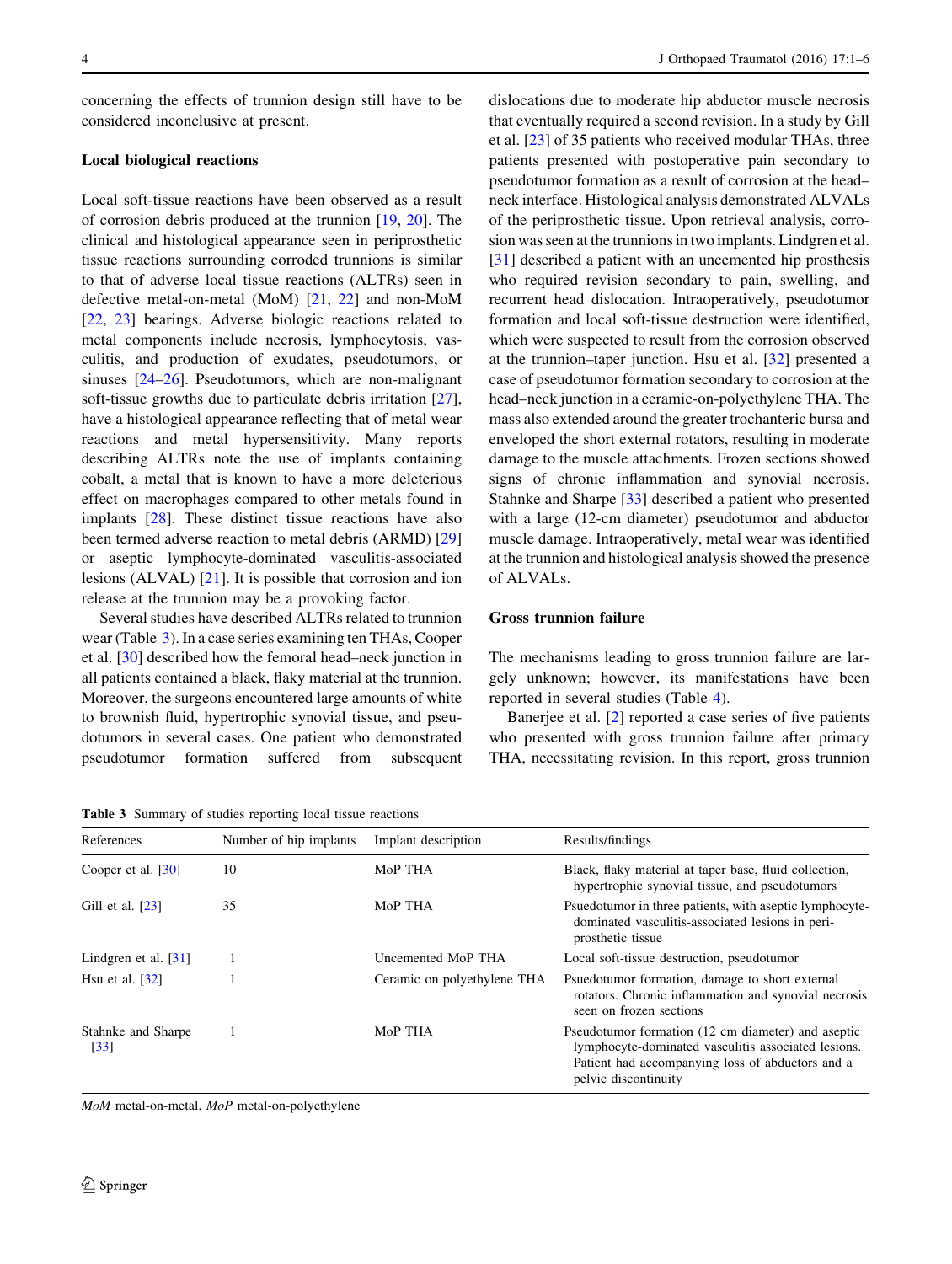| References               | Number of<br>hip implants | Implant description                                            | Results/findings                                                                                                              |
|--------------------------|---------------------------|----------------------------------------------------------------|-------------------------------------------------------------------------------------------------------------------------------|
| Banerjee<br>et al. $[2]$ |                           | Five different stem designs                                    | Trunnions exhibited either a fracture or gross loss of material volume upon<br>revision                                       |
| Hohman<br>et al. $[34]$  |                           | First-generation proximally coated<br>titanium cementless stem | Damaged liner insert, an intact femoral head, diffuse metallic debris, and<br>excessive wear of the trunnion                  |
| Pansard<br>et al. $[35]$ |                           | 12-mm/14-mm trunnion                                           | Abnormal mobility between the femoral head and the trunnion, with severe<br>damage at the taper. Macroscopic pitting and wear |
| Botti et al.<br>[36]     |                           | Modular locking femoral prosthesis                             | Trunnion fracture. Pitting and crevice corrosion on fracture surface. Black<br>metallic debris on proximal femoral stem       |

<span id="page-4-0"></span>Table 4 Summary of studies reporting gross trunnion failure

failures were defined as trunnions that exhibited a fracture or gross loss of material volume upon revision. All patients received modular components from five different manufacturers with femoral head diameters ranging from 28- to 40-mm. The authors were unable to locate a common link among these patients. However, it was suspected that the trunnion failures were due to a combination of patient, surgical, and component factors such as comorbidities, trunnion composition, skirted necks, formation of heterotopic ossification, and component damage during insertion. Hohman et al. [\[34](#page-5-0)] described a case of a THA that failed 3 years postoperatively. Intraoperative findings included a damaged liner insert, an intact femoral head, diffuse metallic debris, and excessive wear of the trunnion. Additionally, Pansard et al. [\[35](#page-5-0)] reported a patient who had unexplained pain at 2 years following THA and was found to have asymmetric fit of the trunnion and head on radiographic imaging. During revision, abnormal mobility was found between the femoral head and the 12-mm/14-mm trunnion, with severe damage at the taper. Further examination of the trunnion showed macroscopic pitting and wear. Histological analysis of periprosthetic tissues showed inflammatory infiltration of lymphocytes, plasmocytes, and multinucleate giant cells containing fine black particles indicative of metallosis. Botti et al. [[36\]](#page-5-0) presented a patient who suffered from trunnion fracture 14 years after the index THA, with no preceeding trauma. Upon retrieval analysis, it was determined that the fracture surface exhibited characteristics of pitting and crevice corrosion. Black metallic debris was also observed on the proximal region of the femoral stem, which was suspected to be caused by repetitive contact of the fractured surfaces.

### Conclusion

Trunnionosis is a well-known cause of failed total hip arthroplasties. While contributing elements may include corrosion, mechanical stress, and particular implant designs, the exact origin of trunnionosis remains poorly understood. There is growing evidence to suggest that orthopedists should be aware of soft-tissue reactions as well as signs of trunnion failure in patients who have received a THA. Moreover, continued analysis of periprosthetic tissues and retrieved implants is fundamental for understanding how patient factors influence the cellular response to corrosion debris.

Acknowledgments The authors or their institution did not receive any financial support for this manuscript.

#### Compliance with ethical standards

Conflict of interest MAM is a consultant for, or has received institutional or research support from the following companies—Sage Products, TissueGene, OnGoing Care Solutions, DJO Global, Microport, Orthosensor, National Institutes of Health, Stryker, Medical Compression Systems, Johnson and Johnson, Pacira Pharmaceuticals, Merz. He is on the editorial/governing board of the American Journal of Orthopedics, Journal of Arthroplasty, Journal of Knee Surgery, and Surgical Technology International. The other authors have no disclosures to report.

#### Ethical standards Not applicable.

Open Access This article is distributed under the terms of the Creative Commons Attribution 4.0 International License ([http://crea](http://creativecommons.org/licenses/by/4.0/) [tivecommons.org/licenses/by/4.0/\)](http://creativecommons.org/licenses/by/4.0/), which permits unrestricted use, distribution, and reproduction in any medium, provided you give appropriate credit to the original author(s) and the source, provide a link to the Creative Commons license, and indicate if changes were made.

#### References

- 1. Pastides PS, Dodd M, Sarraf KM, Willis-Owen CA (2013) Trunnionosis: a pain in the neck. World J Orthop 4(4):161
- 2. Banerjee S, Cherian JJ, Bono JV, Kurtz SM, Geesink R, Meneghini RM, Delanois RE, Mont MA (2015) Gross trunnion failure after primary total hip arthroplasty. J Arthroplasty 30(4):641
- 3. Lavernia CJ, Iacobelli DA, Villa JM, Jones K, Gonzalez JL, Jones WK (2015) Trunnion-head stresses in THA: are big heads trouble? J Arthroplasty 30(6):1085
- 4. Porter DA, Urban RM, Jacobs JJ, Gilbert JL, Rodriguez JA, Cooper HJ (2014) Modern trunnions are more flexible: a